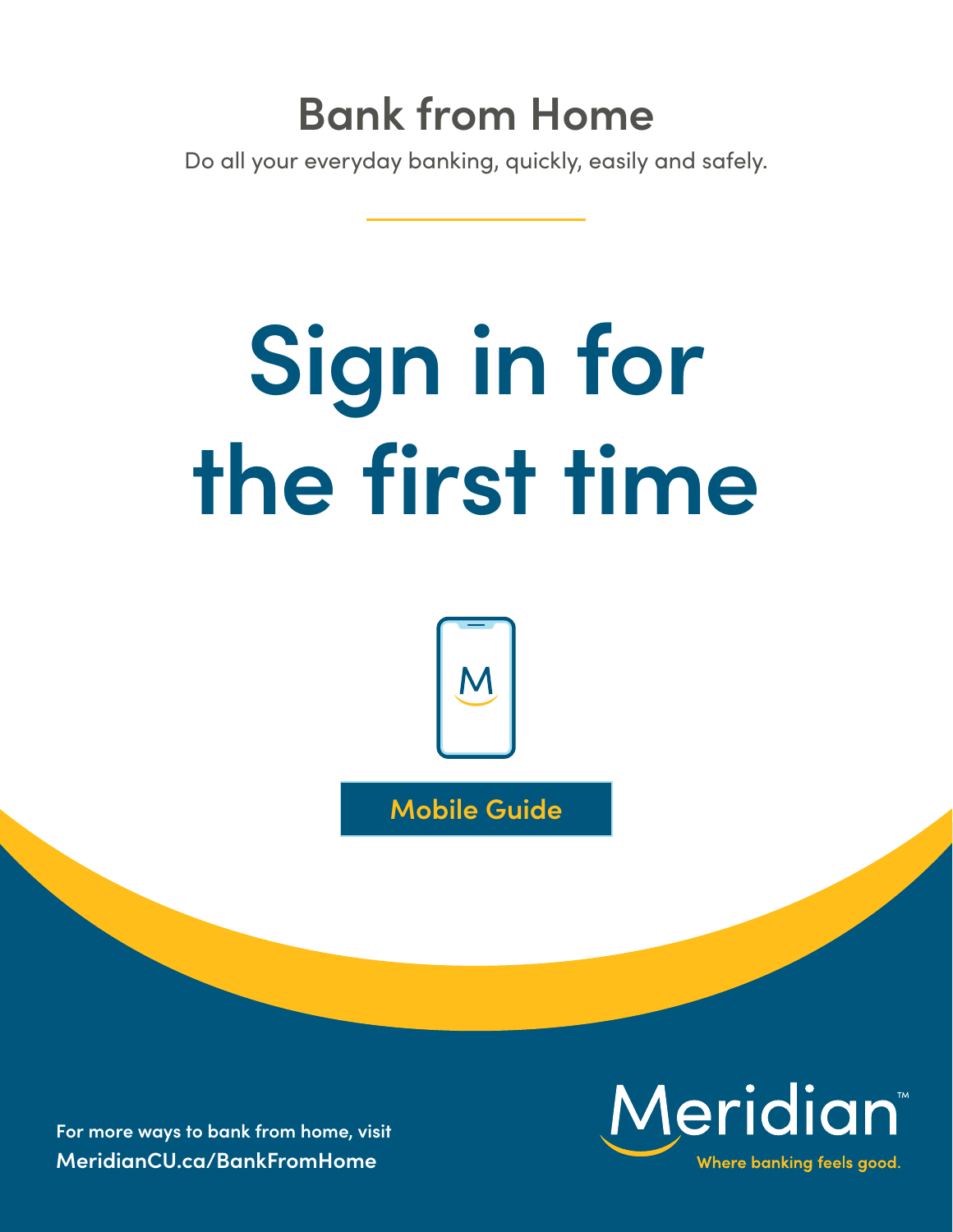#### **Step 1: Download the Meridian Mobile App**

If you've already downloaded the mobile app to your phone, you're ready for *Step 2*. Need help downloading the app? Check out our guides for both iPhone or iPad, and Android at *[MeridianCU.ca/BankFromHome](http://MeridianCU.ca/BankFromHome)*

| <b>Quick Peek</b>               |                         |
|---------------------------------|-------------------------|
| <b>Meridian</b>                 |                         |
| Email, Member Number or User ID |                         |
| Password                        |                         |
|                                 |                         |
| <b>Remember Me</b>              | <b>Forgot Password?</b> |
| <b>SIGN IN</b>                  |                         |
| Not a Member? Join Now          |                         |
| <b>Privacy &amp; Security</b>   |                         |

### **Step 2: Sign in with your ID and password**

Open the Meridian Mobile Banking App, and take the User ID provided to you by your Advisor or another Meridian Representative and enter this into the *Email, Member Number or User ID* field.

Your User ID will be the first three letters of your first name, followed by the first three letters of your last name and then your business Member#, e.g. joetes1233618

Enter your 8-digit temporary password. This would have been provided to by your Advisor or Meridian Representative. This temporary password is only active for 24 hours, so if you don't have one, or the one you have has expired, please call the Contact Centre at 1 (866) 592-2226 Option #3.

Tap the yellow *Sign In* button.

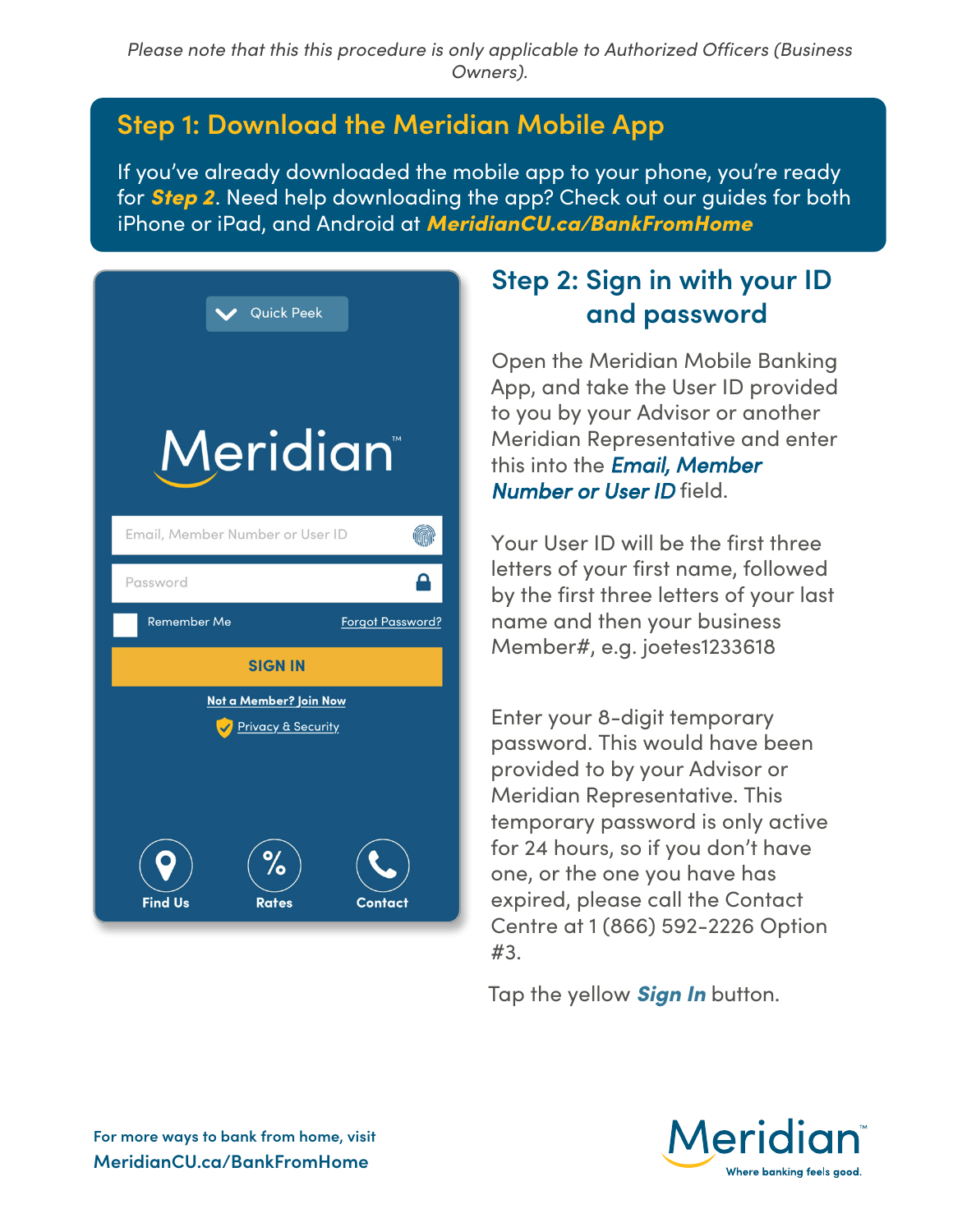#### **Meridian** Sign In **Terms & Conditions**

I have read and understand Meridian's Electronic Services Agreement.

Click "I Accept" below to accept the terms and conditions of the Electronic Services Agreement.

**Electronic Services Agreement** 

#### **Step 3: Read and accept the terms and conditions**

Terms and conditions are available by tapping the *Electronic Services Agreement* link.

By tapping on the *I accept* button, you confirm that you've read and accept the terms and conditions.

**I ACCEPT** 

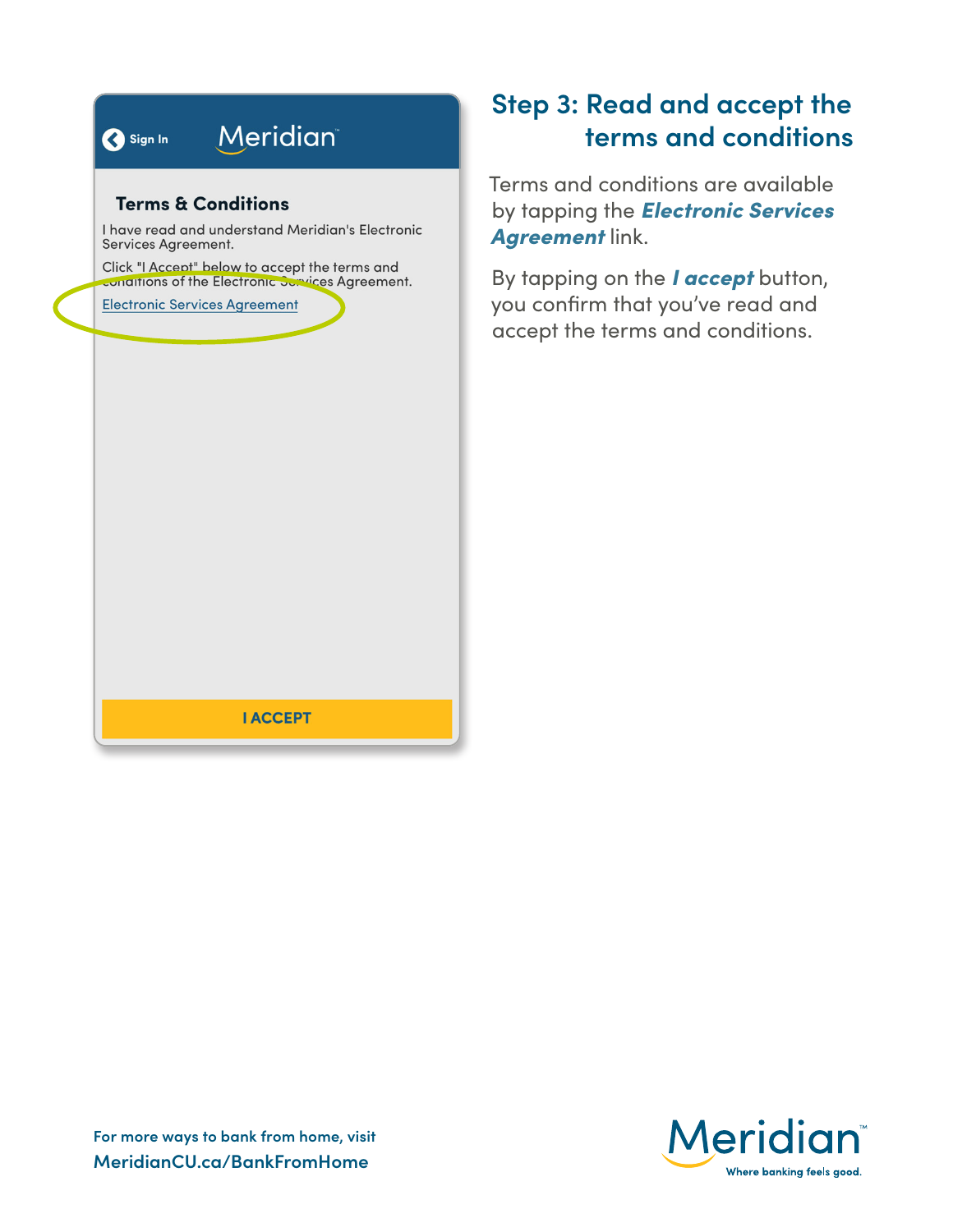| Sign In                | <b>Meridian</b> |
|------------------------|-----------------|
| <b>Change Password</b> |                 |
| New Password           |                 |
| Confirm Password       |                 |
|                        |                 |
|                        |                 |
|                        |                 |
|                        |                 |
|                        |                 |
|                        |                 |
|                        |                 |
|                        |                 |
|                        |                 |
| <b>CANCEL</b>          | <b>SAVE</b>     |
|                        |                 |

#### **Step 4: Reset your password**

This is the step where you need to change the temporary password to something that is unique to you.

You'll be prompted to reset your password by entering it twice. Tap the *Save* button to save your new password.